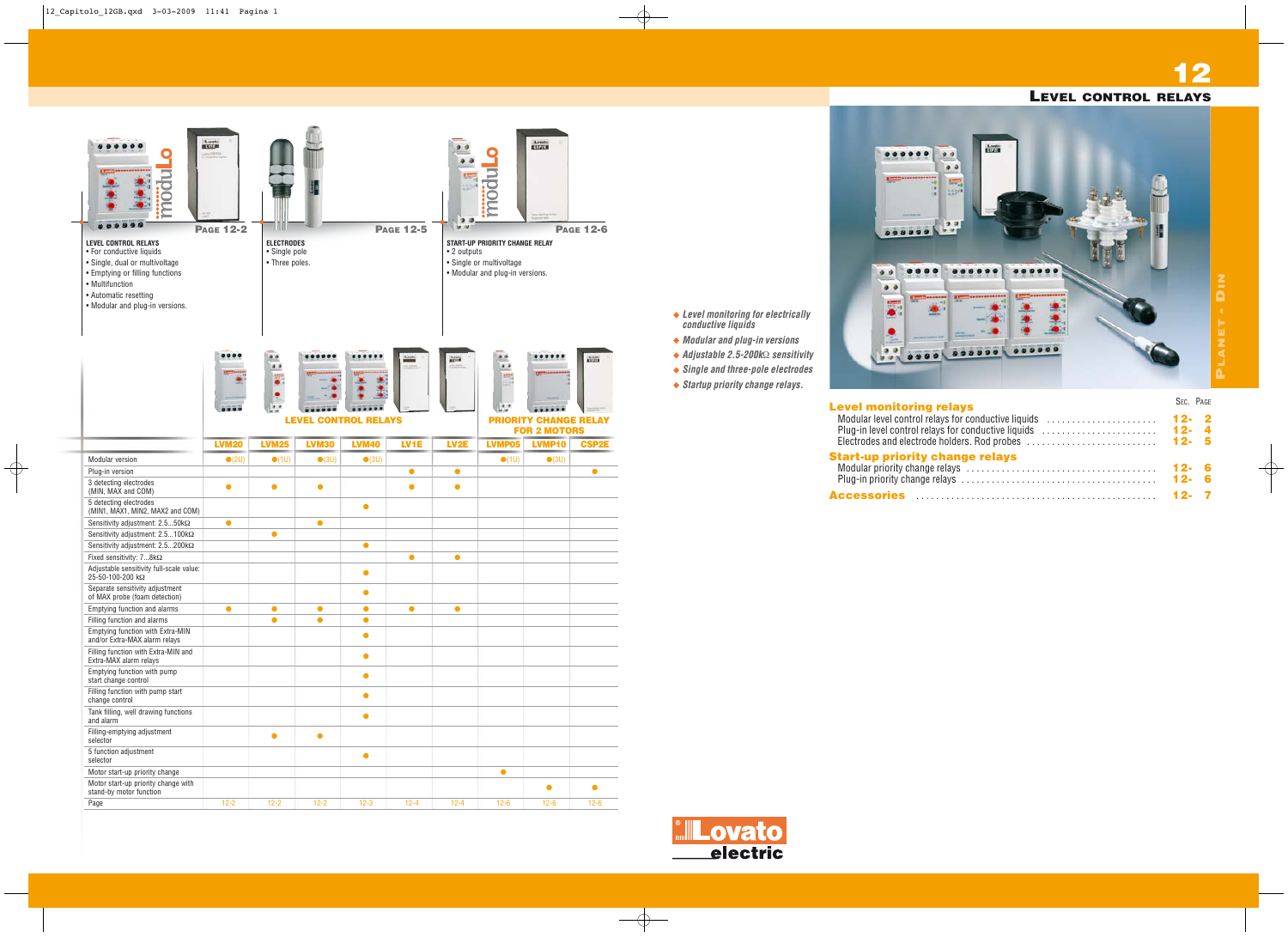## Level control relays **Level control relays for conductive liquids Modular version**



| Modular              |  |
|----------------------|--|
| single-voltage relay |  |



**multi-voltage relay**

modulo

**Modular**

**12-2**

|                      | voltage     | output<br>contacts | per<br>pkg  |       |
|----------------------|-------------|--------------------|-------------|-------|
|                      | [V] 50/60Hz | ا جا               | $n^{\circ}$ | [kg]  |
| Automatic resetting. |             |                    |             |       |
| <b>LVM20 A024</b>    | 24VAC       | 1 C/O              |             | 0.220 |
| <b>LVM20 A127</b>    | 110-127VAC  | 1 C/O              |             | 0.220 |
| <b>LVM20 A240</b>    | 220-240VAC  | C/O                |             | 0.220 |
| <b>LVM20 A415</b>    | 380-415VAC  | C/O                |             | 0.220 |

Order code Auxiliary supply Type of Qty Weight voltage output per

**LVM25 240** 24-240VAC/DC 1 C/O 1 0.090

Emptying or filling function. Automatic resetting.

contacts  $|p$ 

 $[V]$   $|\uparrow$   $|n^{\circ}|$   $[kg]$ 

Order code  $\left|$  Auxiliary supply Type of  $\left|$  Oty Weight

#### **Operational characteristics**

- Use with 3 sensing electrodes, MIN, MAX and COM<br>–  $2.5 50k$ Ohm adjustable sensitivity
- $-$  2.5-50kOhm adjustable sensitivity<br> $-$  Double insulation between sunnly
- Double insulation between supply, electrodes and output relay circuit
- Fixed probe signal delay: <1s
- Green LED indicator for power on<br>– Red LED indicator for output relax
- Red LED indicator for output relay state
- Modular DIN 43880 housing, 2 modules – Degree of protection: IP40 on front (only when mounted in housing or electric board with IP40); IP20 on terminals.

#### **Certifications and compliance**

Certifications obtained: cULus, GOST. Compliant with standards: IEC/EN 60255-6, IEC/EN 61000-6-2 and IEC/EN 61000-6-3.

#### **Electrodes and electrode holders**

Use electrodes or electrode holders type: SN1/PS31/PS3S/SCM/CGL or similar. See page 12-5.

- **Operational characteristics** – Use with 3 sensing electrodes, MIN, MAX and COM
- 2.5-100kOhm adjustable sensitivity
- Insensivity to stray electrode-cable capacitance
- Programming selector for emptying or filling function with fail-safe operation
- Double insulation between supply, electrodes and output relay circuit
- Fixed probe signal delay: <1s
- Green LED indicator for power on
- Red LED indicator for output relay state
- Modular DIN 43880 housing, 1 module
- Degree of protection: IP40 on front (only when mounted in housing or electric board with IP40); IP20 on terminals.

#### **Certifications and compliance**

Certifications obtained: cULus, GOST. Compliant with standards: IEC/EN 60255-6, IEC/EN 61000-6-2 and IEC/EN 61000-6-3.

#### **Electrodes and electrode holders**

Use electrodes or electrode holders type: SN1/PS31/PS3S/SCM/CGL or similar. See page 12-5.

#### **Operational characteristics**

- Use with 3 sensing electrodes, MIN, MAX and COM<br>– 2.5-50kOhm adjustable sensitivity
- 2.5-50kOhm adjustable sensitivity
- Programming selector for emptying or filling function with fail-safe operation
- Double insulation between each supply, electrode and output relay circuit
- Adjustable probe signal delay: 1-10s
- Adjustable pump start delay: 0-5min
- Green LED indicator for power on
- Red LED indicator for output relay state
- Modular DIN 43880 housing, 3 modules
- Degree of protection: IP40 on front (only when mounted in housing or electric board with IP40); IP20 on terminals.

#### **Certifications and compliance**

Certifications obtained: cULus, GOST. Compliant with standards: IEC/EN 60255-6, IEC/EN 61000-6-2 and IEC/EN 61000-6-3.

#### **Electrodes and electrode holders**

Use electrodes or electrode holders type: SN1/PS31/PS3S/SCM/CGL or similar. See page 12-5.

**LVM25...**

 $\overline{\mathbf{3}}$ 

### **Modular dual-voltage relay**



| Order code                                            | Auxiliary supply<br>voltage | Type of<br>output<br>contacts | Qty<br>per<br>pkg | Weight |  |
|-------------------------------------------------------|-----------------------------|-------------------------------|-------------------|--------|--|
|                                                       | [V] 50/60Hz                 | ا جا                          | n°                | [kg]   |  |
| Emptying or filling function.<br>Automatic resetting. |                             |                               |                   |        |  |
| <b>LVM30 A240</b><br>24/220-240VAC                    |                             | 2 C/O                         | 1                 | 0.300  |  |
| <b>LVM30 A415</b>                                     | 110-127VAC                  | 2 C/O                         |                   | 0.300  |  |

380-415VAC

moduLo

**LVM30...**

**Dimensions page D-47**

**Wiring diagrams pages W-28 and 29** **Technical characteristics page TC-44**

**12**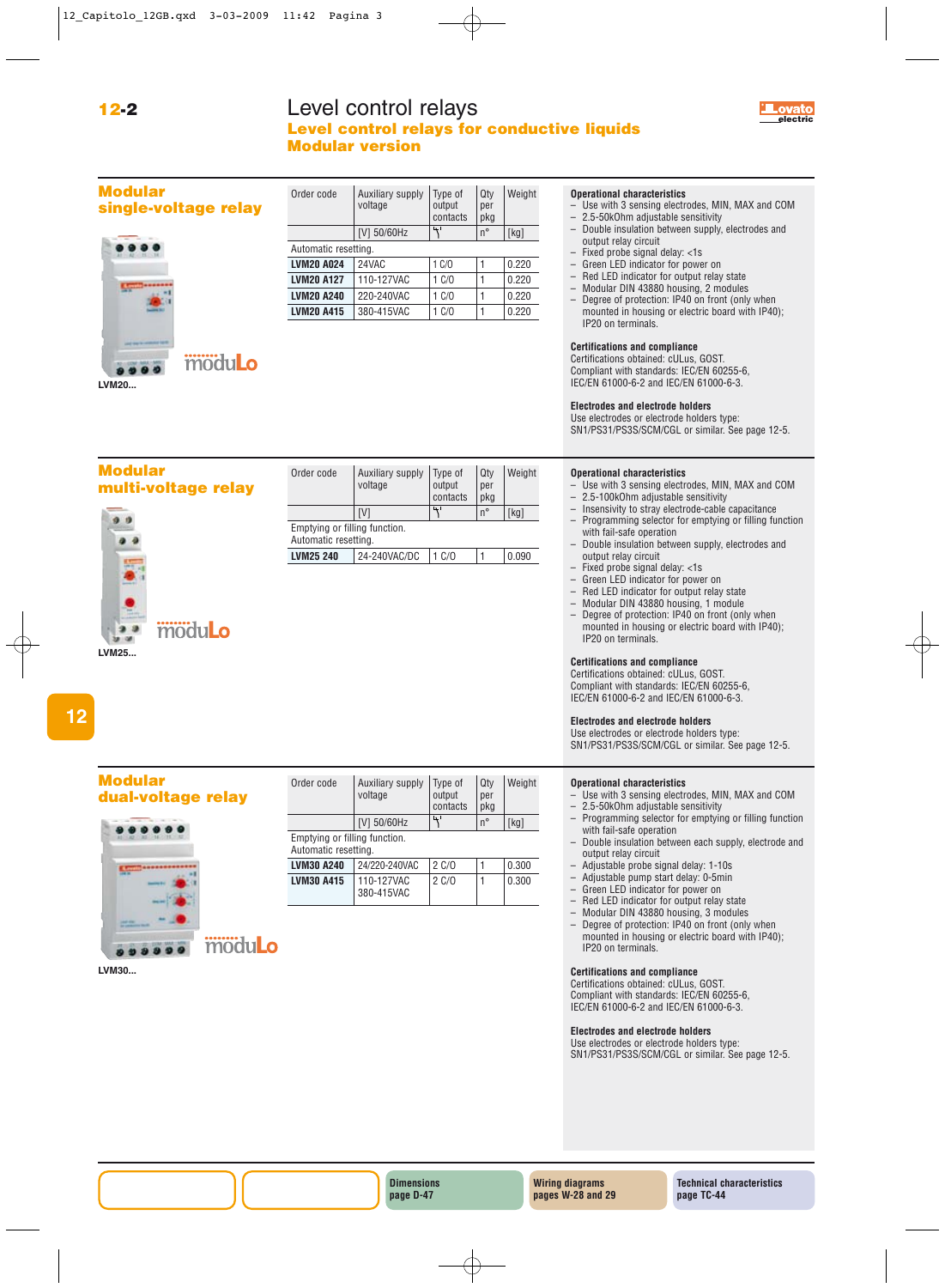

## Level control relays **12-3 electric Level control relays for conductive liquids Modular version**



#### FUNCTIONS



#### **Operational characteristics**

- Use with 5 sensing electrodes, MIN1, MAX1, MIN2, MAX2 and COM
- 2.5-200kOhm adjustable sensitivity<br>– Sensitivity adjustment: 25-50-100-4
- Sensitivity adjustment: 25-50-100-200kOhm
- Separate sensitivity adjustment of MAX electrodes for foam detection
- Insensitivity to stray electrode-cable capacitance
- Programming selector for 5 different functions:
- Standard emptying and alarms Standard filling and alarms
- Emptying and filling with priority start-up change control
- Filling with priority start-up change pump
- Well draining and tank filling and alarms
- Double insulation between each supply, electrodes and output relay circuits
- Adjustable probe signal delay: 1-10s
- Adjustable pump start delay: 0-30min
- Green LED indicator for power on
- Red LED indicators for output relay and electrode state
- Modular DIN 43880 housing, 3 modules
- Degree of protection: IP40 on front (only when mounted in housing or electric board with IP40); IP20 on terminals.

#### **Certifications and compliance**

Certifications obtained: cULus, GOST. Compliant with standards: IEC/EN 60255-6. IEC/EN 61000-6-2 and IEC/EN 61000-6-3.

#### **Electrodes and electrode holders**

Use electrodes or electrode holders type: SN1/PS31/PS3S/SCM/CGL or similar. See page 12-5.

**Dimensions page D-47**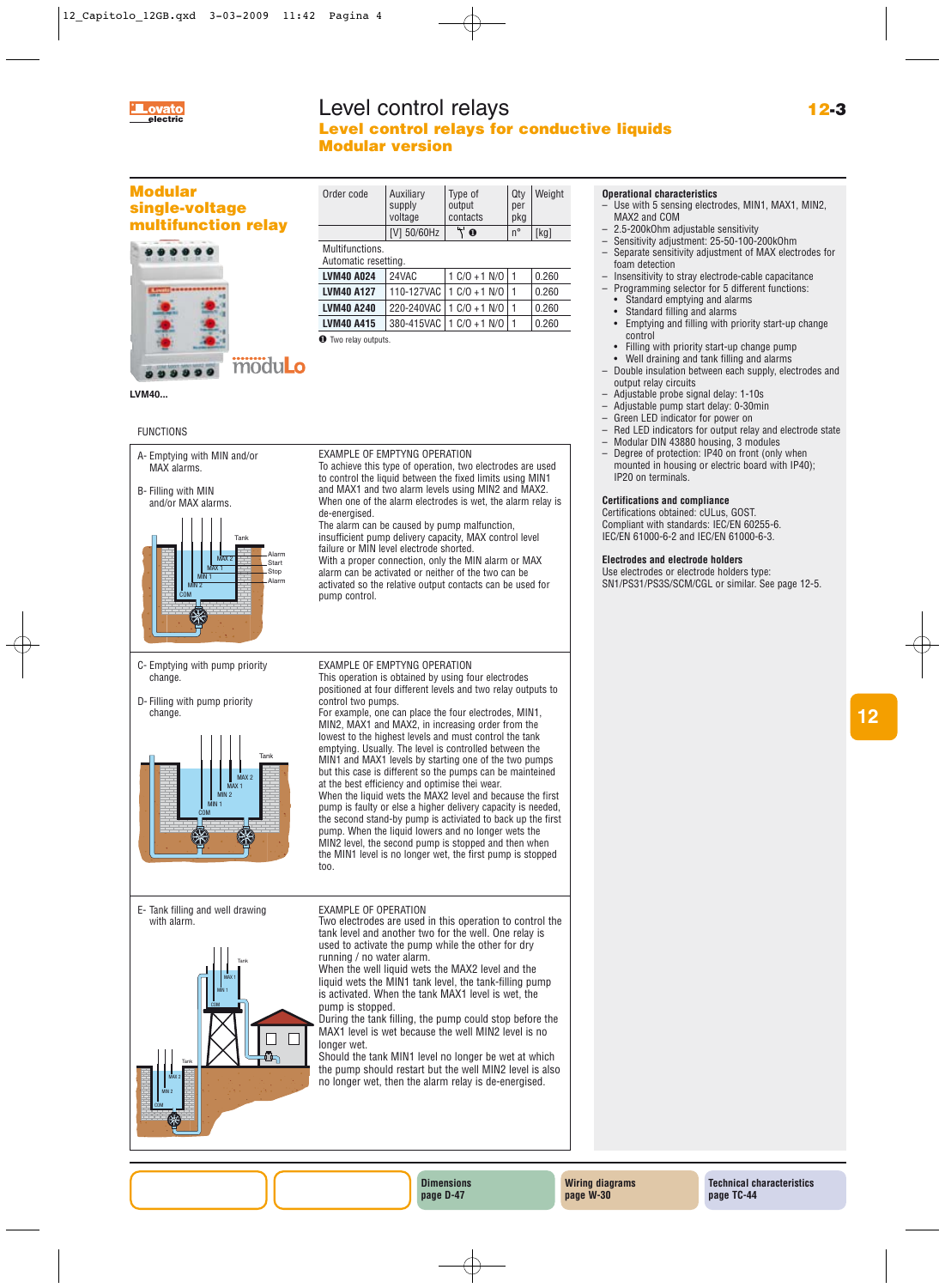### Level control relays **Level control relays for conductive liquids. Plug-in version**





new

| Order code      | Description                                                                  | Qty<br>per<br>pkg | Wt    |
|-----------------|------------------------------------------------------------------------------|-------------------|-------|
|                 | [mm]                                                                         | $n^{\circ}$       | [kg]  |
| <b>LVMKIT25</b> | Level control kit complete<br>with LVM25 240 relay<br>and two SN1 electrodes | $\mathbf{1}$      | 0.190 |

Order code Auxiliary Type of Qty Weight<br>supply output per

**31 LV1E 24** 24VAC 1 C/O 1 0.180 **31 LV1E 110** 110-120VAC 1 C/O 1 0.180 **31 LV1E 230** 220-240VAC 1 C/O 1 0.180 **31 LV1E 400** 380-415VAC 1 C/O 1 0.180

Automatic reset.

voltage contact pkg  $[V]$  50/60Hz  $\left|\begin{array}{cc} \uparrow \end{array}\right|$  n°  $\left|\begin{array}{cc} \hbox{kg} \end{array}\right|$ 

output

#### **General characteristics** LVM25 240

- 
- Use with 2 sensing electrodes, MIN and COM<br>– 2.5-50kOhm adjustable sensitivity
- 2.5-50kOhm adjustable sensitivity – Double insulation between supply, electrodes and
	- output relay circuit
- Fixed probe signal delay: <1s
- Green LED indicator for power on
- Red LED indicator for output relay state
- Modular DIN 43880 housing, 2 modules<br>– Degree of protection: IP40 on front (only
- Degree of protection: IP40 on front (only when mounted in housing or electric board with IP40); IP20 on terminals.

SN1 SINGLE POLE ELECTRODE

A single pole electrode used for level control in wells or storage tanks. It comprises an AISI 303 stainless steel probe, a plastic (PPOX) holder and a cable gland. A seal ring and the tightening of the cable gland prevent water from entering the cable terminal connector and causing its oxidation.

The external cable diameter must be 2.5 to 6mm2 to warrant perfect sealing of the PG7 gland. Cable connection: screw. Maximum operating temperature: +60°C. Application: tanks and deep wells.

**Certifications and compliance**

Level control relay only Certifications obtained: cULus, GOST. Compliant with standards: IEC/EN 60255-6, IEC/EN 61000-6-2 and IEC/EN 61000-6-3.

#### **Operational characteristics**

- Used with 3 sensing electrodes, MIN, MAX and COM<br>-  $7-8k$ Ohm fixed sensitivity
- $-7-8kOhm$  fixed sensitivity<br> $-8ed$  LED indicator for out
- Red LED indicator for output relay state<br>
 Maximum relay-electrode cable length: 50
- Maximum relay-electrode cable length: 500m using single-core double insulated cables
- 8-pin plug-in housing
- Mounting on 35mm (IEC/EN 60715) DIN rail using 31 S8 socket; see page 12-7
- Flush mounting with mount frame 31 G216 and loose 31 L48 P8 socket; see page 12-7
- Degree of protection: IP30.

#### **Reference standards**

Compliant with standards: IEC/EN 60255-6.

#### **Electrodes and electrode holders**

Use electrodes or electrode holders type: SN1/PS31/PS3S/SCM/CGL or similar. See page 12-5.

#### **Operational characteristics**

- Used with 3 sensing electrodes, MIN, MAX and COM
- 7-8kOhm fixed sensitivity
- Red LED indicator for output relay state<br>– Maximum relay-electrode cable length: 50 – Maximum relay-electrode cable length: 500m using
- single-core double insulated cables – 11-pin plug-in housing
- 
- Mounting on 35mm (IEC/EN 60715) DIN rail using 31 S8 socket; see page 12-7
- Flush mounting using mount frame 31 G216 and loose 31 L48 P11 socket; see page 12-7
- Degree of protection: IP30.

#### **Reference standards**

Compliant with standards: IEC/EN 60255-6.

#### **Electrodes and electrode holders**

Use electrodes or electrode holders type: SN1/PS31/PS3S/SCM/CGL or similar. See page 12-7.

### **Plug-in single-voltage relay**



**31 LV1E...**

**12**

**Plug-in** 

**TVIL** 

**dual-voltage relay**

| Order code       | Auxiliary<br>supply<br>voltage | Type of<br>output<br>contact | Qty<br>per<br>pkg | Weight |
|------------------|--------------------------------|------------------------------|-------------------|--------|
|                  | [V] 50/60Hz                    | ا جا                         | $n^{\circ}$       | [kg]   |
| Automatic reset. |                                |                              |                   |        |
| 31 LV2E 48       | 24-48VAC                       | 1 C/O                        |                   | 0,180  |
| 31 LV2E 220      | 110-220VAC/<br>220-240VAC      | 1 C/O                        |                   | 0,180  |
| 31 LV2E 400      | 220-240/<br>380-415VAC         | 1 C/O                        |                   | 0,180  |

**31 LV2E...**

**Wiring diagrams pages W-28 and 29** **Technical characteristics page TC-45**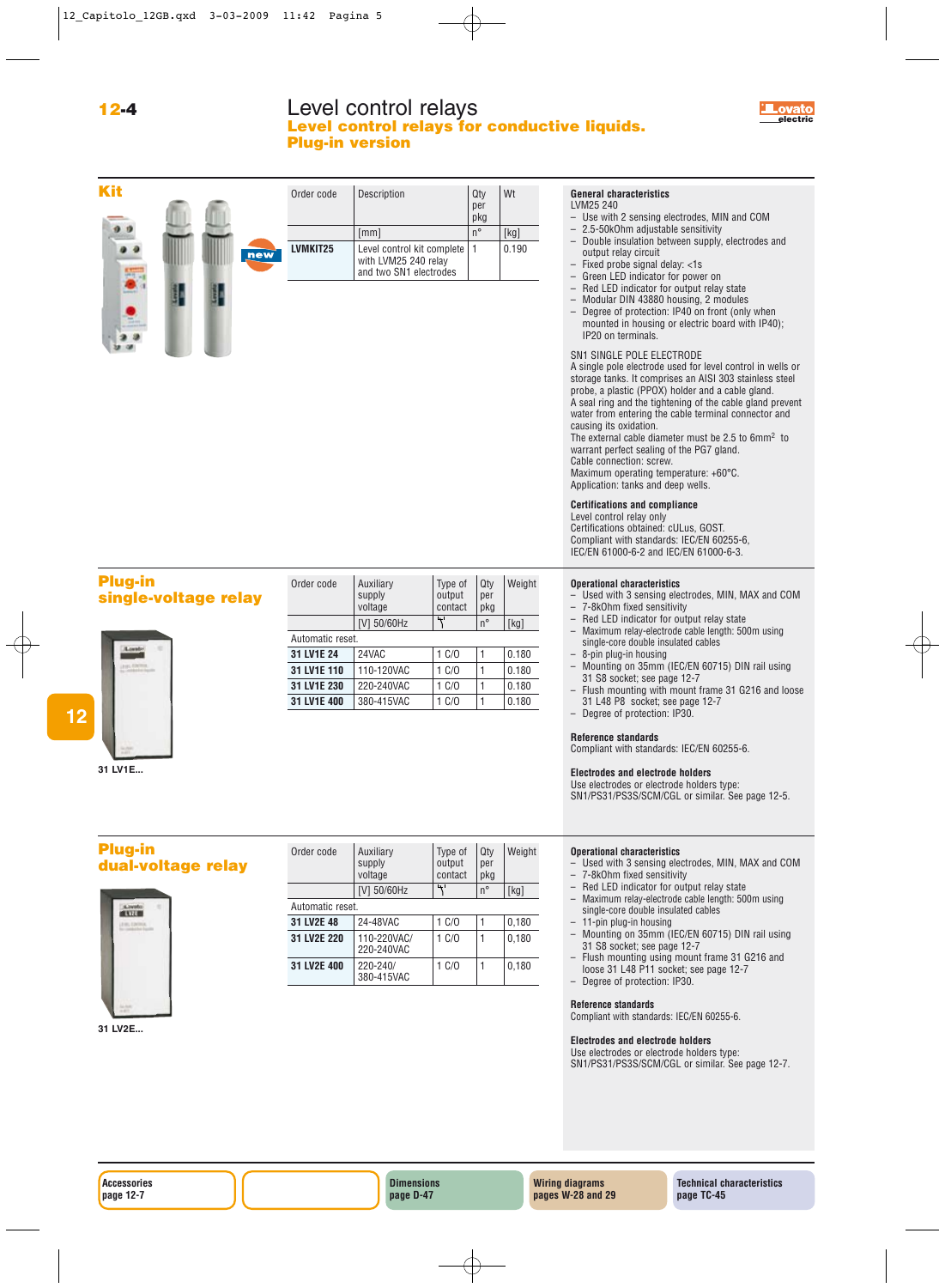

### Level control relays **Level electrodes and electrode holders for conductive liquids. Rod probes.**

 $[mm]$   $n^{\circ}$  [kg]

Order code Rod probe Rod Qty Wt<br>included probe per

**11 SN1** yes 10 10 0.050

**31 SCM 04** yes 43 1 0.065 **31 SCM 50** ves 500 1 0.116 **31 SCM 100** yes 1000 1 0.151

**31 CGL125 3** yes 327 1 0.128 **31 CGL125 5** yes 500 1 0.174 **31 CGL125 7** ves 700 1 0.330 **31 CGL125 10** ves 1000 1 0.452

**31 PS31** yes 300 1 0.117

**31 PS3S** no  $\vert -\vert 1\vert$  0.210

Single pole electrodes.

Three pole electrode.

Electrode holder (for 3 rod probes).

included probe per<br>
length pkg length

### **Electrodes and electrode holder**



**11 SN1**







**31 CGL125...**



**31 PS31**



### **31 PS3S**

### **Rod probes**

| Order code                 | Rod probe length | Qty<br>per<br>pkg | Wt    |  |
|----------------------------|------------------|-------------------|-------|--|
|                            | [mm]             | $n^{\circ}$       | [kg]  |  |
| For SCM electrodes.        |                  |                   |       |  |
| 31 ASTA 460 MM4            | 460              |                   | 0.045 |  |
| <b>31 ASTA 960 MM4</b>     | 960              |                   | 0.093 |  |
| For PS3S electrode holder. |                  |                   |       |  |
| 31 ASTA 460 MM6            | 460              | 1                 | 0.100 |  |
| <b>31 ASTA 960 MM6</b>     | 960              |                   | 0.210 |  |

## **General characteristics**

| General cnaracteristics<br>SN1 SINGLE POLE ELECTRODE<br>A single pole electrode used for level control in wells or<br>storage tanks. It comprises an AISI 303 stainless steel<br>probe, a plastic (PPOX) holder and a cable gland.<br>A seal ring and the tightening of the cable gland prevent<br>water from entering the cable terminal connector and<br>causing its oxidation.<br>The external cable diameter must be 2.5 to 6mm <sup>2</sup> to<br>warrant perfect sealing of the PG7 gland.<br>Cable connection: screw.<br>Maximum operating temperature: +60°C.<br>Application: tanks and deep wells. |
|-------------------------------------------------------------------------------------------------------------------------------------------------------------------------------------------------------------------------------------------------------------------------------------------------------------------------------------------------------------------------------------------------------------------------------------------------------------------------------------------------------------------------------------------------------------------------------------------------------------|
| <b>SCM ELECTRODE</b><br>A single pole electrode used for level control on boilers,<br>autoclaves and in general where pressure (10 bar<br>maximum) and high temperature (+100°C maximum) are<br>present.<br>It comprises an AISI 303 stainless steel probe embedded in<br>an alumina oxide body and a 3/8" GAS threaded metal<br>support holder.<br>Cable connection: screw.<br>Application: tanks, pressurised tanks and boilers.                                                                                                                                                                          |
| CGL 125 ELECTRODE<br>A single pole electrode with AISI 302 probe, used for level<br>control on boilers and autoclaves and in general wherever<br>pressure is up to 10 bar maximum.<br>3/8" GAS threaded terminal.<br>Maximum operating temperature: +180°C.<br>Threaded rod with nut.<br>Application: tanks, pressurised tanks and boilers.                                                                                                                                                                                                                                                                 |
| <b>PS31 ELECTRODE</b><br>A small electrode holder, complete with three AISI 304<br>stainless steel probes.<br>Particularly suited to small containers whenever pressure is<br>maximum up to 2 bar.<br>1/2" GAS threaded coupling<br>Faston termination for cable connection; relative lugs<br>supplied<br>Maximum operating temperature: +70°C.<br>Application: tanks and automatic dispensers.                                                                                                                                                                                                             |
| <b>PS3S ELECTRODE HOLDER</b>                                                                                                                                                                                                                                                                                                                                                                                                                                                                                                                                                                                |

A thermoset resin electrode holder to be used with three probes (rods probes to be ordered separately) and complete with terminal cover. 1/2" GAS threaded coupling. Maximum operating temperature is +100°C. Cable connection: screw. Application: tanks.

### **General characteristics**

Stainless steel AISI 304 probes with 4M or 6M threaded extremity suitable as extensions for SCM electrode or as rod probe for PS3S a holder.

**12**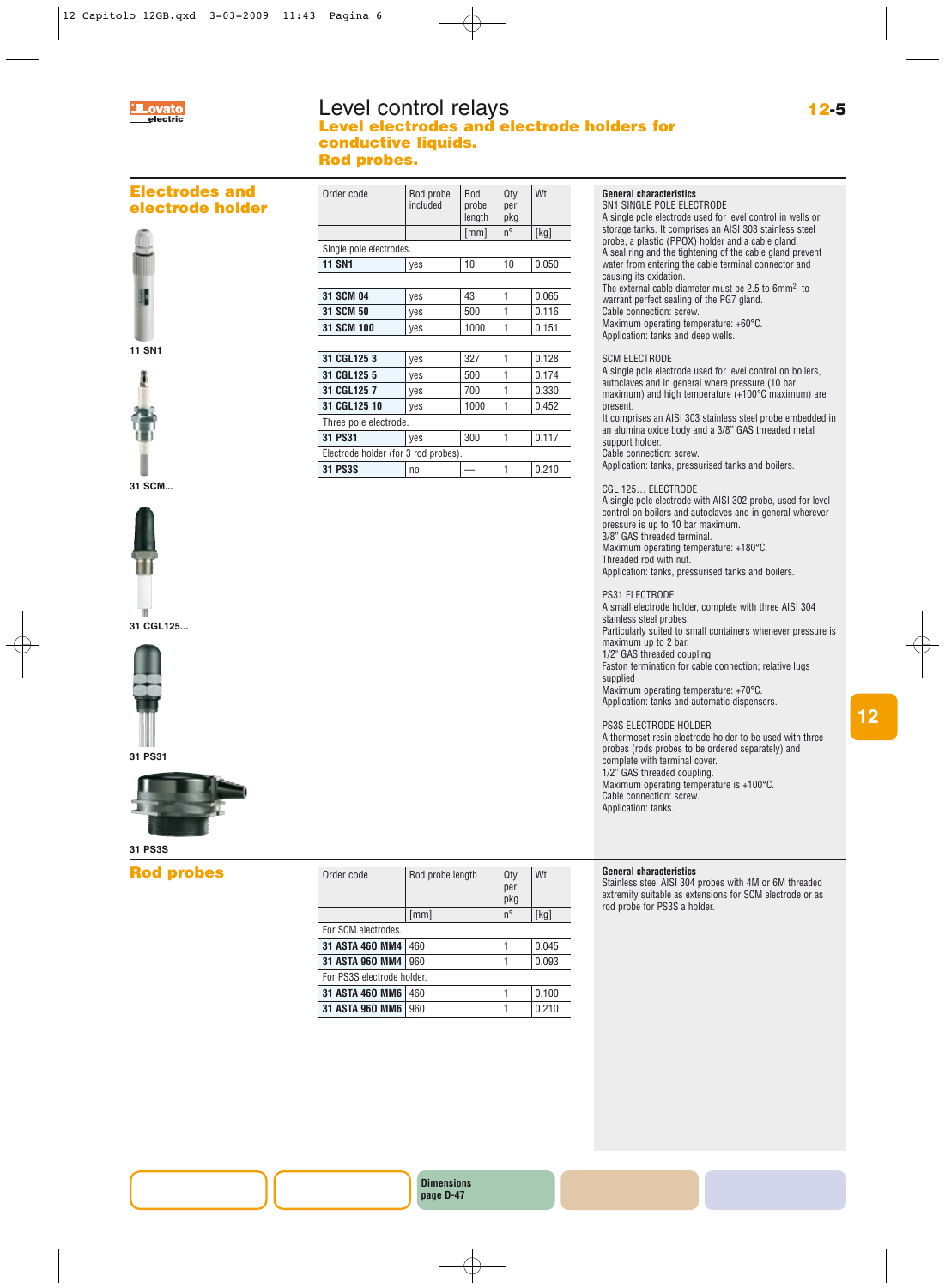### **12-6 electric** Level control relays **electric electric Start-up priority change relays Modular version Plug-in version**





**LVMP05**

| Order code | Auxiliary<br>supply voltage      | Type of<br>output<br>contacts | Qty<br>per<br>pkg | Weight |
|------------|----------------------------------|-------------------------------|-------------------|--------|
|            | [V]                              |                               | $n^{\circ}$       | [kg]   |
|            | 2 outputs. AC/DC supply voltage. |                               |                   |        |
| LVMP05     | 24/48VDC<br>24-240VAC            | 2 N/O                         |                   | 0.090  |

Order code Auxiliary Type of Qty Weight<br>supply voltage output per supply voltage output per contacts  $[V]$  50/60Hz  $\vert \cdot \vert$  n° [kg]

**LVMP10 A024** 24VAC 2 N/O 1 0.250 **LVMP10 A127** 110-127VAC 2 N/O 1 0.250 **LVMP10 A240** 220-240VAC 2 N/O 1 0.250 **LVMP10 A415** 380-415VAC 2 N/O 1 0.250

2 outputs. AC supply voltage.

#### **General characteristics**

The relays are designed to balance the operating time, and hence the wear of pumps, compressors, generators, when two units – primary and stand-by – are installed.

#### **Operational characteristics**

- Operating limit: 0.85-1.1 Ue
- $-$  Connection: permanent<br> $-$  Green LED indicator for
- $-$  Green LED indicator for power on<br> $-$  Red LED indicators for output rela – Red LED indicators for output relay state
- 
- Modular DIN 43880 housing, 1 module<br>– Degree of protection: IP40 on front (onl – Degree of protection: IP40 on front (only when mounted in housing or electric board with IP40); IP20 on terminals.

#### **Certifications and compliance**

Certifications obtained: cULus, GOST. Compliant with standards: IEC/EN 60255-6, IEC/EN 61000-6-1 and IEC/EN 61000-6-3.

#### **General characteristics**

The relays are designed to balance the operating time, and hence the wear of pumps, compressors, generators, when two units – primary and stand-by – are installed.

**Operational characteristics**

- Operating limit: 0.85-1.1 Ue
- Connection: permanent
- Green LED indicator for power on<br>– Red LED indicators for output rela
- Red LED indicators for output relay state
- Modular DIN 43880 housing, 3 modules<br>– Degree of protection: IP40 on front (only
- Degree of protection: IP40 on front (only when mounted in housing or electric board with IP40); IP20 on terminals.

### **Certifications and compliance**

Certifications obtained: cULus, GOST. Compliant with standards: IEC/EN 60255-6, IEC/EN 61000-6-2 and IEC/EN 61000-6-3.

# **Plug-in priority <sup>12</sup> change relay**



**31 CSP2E...**

| Order code                    | Auxiliary<br>supply voltage | Type of<br>output<br>contacts | Qty<br>per<br>pkg | Weight |
|-------------------------------|-----------------------------|-------------------------------|-------------------|--------|
|                               | [V] 50/60Hz                 |                               | $n^{\circ}$       | [kg]   |
| 2 outputs. AC supply voltage. |                             |                               |                   |        |
| 31 CSP2E 24                   | 24VAC                       | 2 N/O                         |                   | 0.150  |
| 31 CSP2E 110                  | 110VAC                      | 2 N/O                         | 1                 | 0.150  |
| 31 CSP2E 220                  | <b>220VAC</b>               | 2 N/O                         | 1                 | 0.150  |
| 31 CSP2E 230                  | 230/240VAC                  | 2 N/O                         |                   | 0.150  |

#### **General characteristics**

The relays are designed to balance the operating time, and hence the wear of pumps, compressors, generators, when two units – primary and stand-by – are installed.

#### **Operational characteristics**

- Operating limit: 0.85-1.1 Us
- Connection: permanent
- Voltage applied across input contacts: 15VDC not isolated with respect to supply.
- Current consumption, input contacts: about 1mA. – Plug-in housing for use with 31 S11 socket; suitable
- for screw fixing or fixing on 35mm DIN rail. – Degree of protection: IP30.

#### **Reference standards**

Compliant with standards: IEC/EN 60255-6.



#### moduLo  $000000$

**LVMP10...**